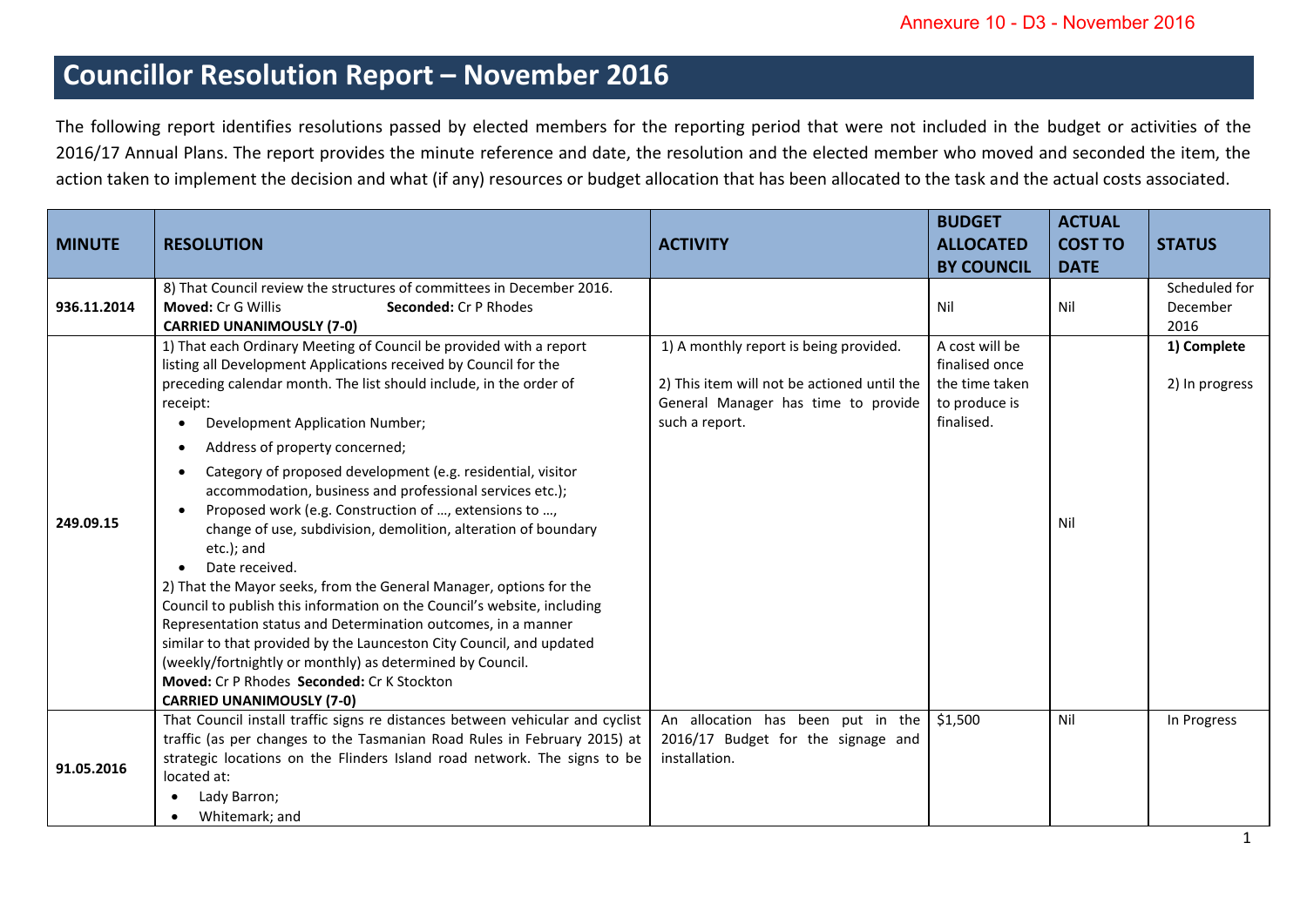|             | Coming out of the airport.<br>$\bullet$                                              |                                                   |  |                    |
|-------------|--------------------------------------------------------------------------------------|---------------------------------------------------|--|--------------------|
|             | Moved: Deputy Mayor M Cobham Seconded: Cr D Williams                                 |                                                   |  |                    |
|             | <b>CARRIED UNANIMOUSLY (6-0)</b>                                                     |                                                   |  |                    |
|             | That Council supports a commitment of a budget allocation towards the                | Budget allocation has been noted.                 |  | In Progress        |
|             |                                                                                      |                                                   |  |                    |
|             | Furneaux Islands Festival to be delivered in January 2017, 2018 and 2019             |                                                   |  |                    |
| 167.07.2016 | and develop a policy for provision of the Furneaux Islands Festival in the           | A budget allocation has been made in              |  |                    |
|             | future.                                                                              | the adopted 2016-17 budget.                       |  |                    |
|             | Moved: Cr D Williams<br>Seconded: Deputy Mayor M Cobham                              |                                                   |  |                    |
|             | <b>CARRIED UNANIMOUSLY (7-0)</b>                                                     |                                                   |  |                    |
|             | That Council agrees to waive plumbing permit fees for residents and                  | Council is awaiting advice from the               |  | <b>Not Started</b> |
|             | business operators who wish to revert from a dual water supply to a single           | Department of Health and Human                    |  |                    |
|             | water supply for a period of 6 months after the Department of Health and             | Services.                                         |  |                    |
| 224.09.2016 | Human Services has removed the Do Not Consume Notice and Boil Water                  |                                                   |  |                    |
|             | Alert.                                                                               |                                                   |  |                    |
|             | <b>Moved: Cr G Willis</b><br>Seconded: Cr K Stockton                                 |                                                   |  |                    |
|             | <b>CARRIED UNANIMOUSLY (6-0)</b>                                                     |                                                   |  |                    |
|             | That Council adopts the Provision of Electronic Services - Elected Members           | The public consultation period for this           |  | Complete           |
|             | Policy as amended and allows it to lay on the table for 28 days for public           | policy closed on the 2 <sup>nd</sup> November and |  |                    |
| 225.09.2016 | comment.                                                                             | no submissions were received.                     |  |                    |
|             | <b>Moved: Cr G Willis</b><br>Seconded: Cr D Williams                                 |                                                   |  |                    |
|             | <b>CARRIED UNANIMOUSLY (6-0)</b>                                                     |                                                   |  |                    |
|             | That Council agrees to accept the approximately 190m <sup>2</sup> of land offered by | A meeting with the surveyor and                   |  | In Progress        |
|             | the developer from two allotments at Emita for the establishment of a                | conveyancer has been scheduled.                   |  |                    |
| 244.10.2016 | walking connection between Port Davies Road and Allports Beach Road.                 |                                                   |  |                    |
|             | <b>Moved: Cr D Williams</b><br>Seconded: Cr K Stockton                               |                                                   |  |                    |
|             | <b>CARRIED UNANIMOUSLY (7-0)</b>                                                     |                                                   |  |                    |
|             | That Council supports the fourth option contained in the Flinders Island             | Tender documents are being processed              |  | In progress        |
| 247.10.2016 | Waste Management Feasibility Report and proceeding in accordance with                | for release.                                      |  |                    |
|             | the recommendations.                                                                 |                                                   |  |                    |
|             | Seconded: Deputy Mayor M Cobham<br>Moved: Cr D Williams                              |                                                   |  |                    |
|             | <b>CARRIED UNANIMOUSLY (7-0)</b>                                                     |                                                   |  |                    |
|             | That Council directs the Acting General Manager to:                                  | A report is in progress.                          |  | In progress        |
|             | have the current tank inspected to determine what is required for<br>$\bullet$       |                                                   |  |                    |
|             | compliance; and                                                                      |                                                   |  |                    |
| 250.10.2016 | scope out the project and the associated costs of delivering a                       |                                                   |  |                    |
|             | Business Case for the Aviation Fuel Storage Facility;                                |                                                   |  |                    |
|             | and report back to Council.                                                          |                                                   |  |                    |
|             | Moved: Cr G Willis<br>Seconded: Cr P Rhodes                                          |                                                   |  |                    |
|             | <b>CARRIED UNANIMOUSLY (6-0)</b>                                                     |                                                   |  |                    |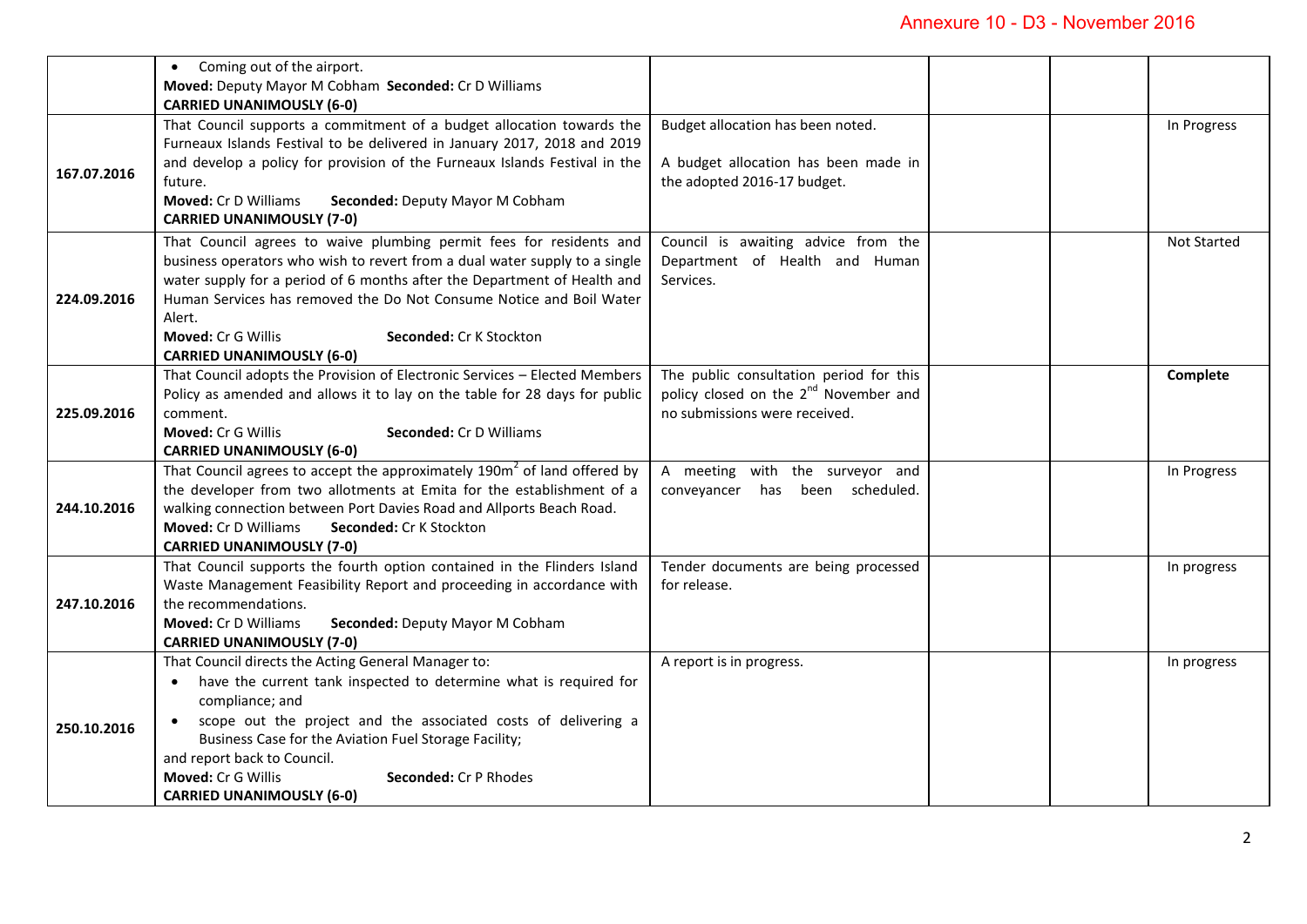## Annexure 10 - D3 - November 2016

| 251.10.2016 | That Council directs the Acting General Manager to scope out the project<br>and the associated costs of delivering a Business Case for the Airport<br>Hangars and report back to Council.<br>Moved: Cr D Williams<br>Seconded: Cr K Stockton<br><b>CARRIED UNANIMOUSLY (7-0)</b>                                                                                                                                                                                                                                                                                                                                                                                                                                                                                                                                                                                                                  | A report is in progress.                                                                                                           | In progress |
|-------------|---------------------------------------------------------------------------------------------------------------------------------------------------------------------------------------------------------------------------------------------------------------------------------------------------------------------------------------------------------------------------------------------------------------------------------------------------------------------------------------------------------------------------------------------------------------------------------------------------------------------------------------------------------------------------------------------------------------------------------------------------------------------------------------------------------------------------------------------------------------------------------------------------|------------------------------------------------------------------------------------------------------------------------------------|-------------|
| 257.10.2016 | That Council considers and agrees to a local definition and/or<br>1.<br>understanding of the term "day-to-day" in relation to interpreting the<br>Local Government Act 1993, pending formal advice to the contrary<br>from either the Department of Premier and Cabinet (DPAC), the<br>Minister or State Parliament.<br>That, consistent with this understanding, Council adopts and<br>2.<br>maintains a list of functions (Annexure 16) that it considers to be day-<br>to-day operational activities or otherwise for the guidance of<br>Councillors and Council employees.<br>That, should there be any future doubt between what constitutes<br>3.<br>"day-to-day" or otherwise activity, Council will decide each case by<br>absolute majority and amend the above list, (as stated in paragraph<br>2), accordingly.<br>Moved: Cr P Rhodes<br><b>Seconded: Cr G Willis</b><br>CARRIED (4-3) | Consideration of the definition has been<br>scheduled for a workshop after the new<br>General Manager has commenced<br>employment. | Not started |
| 258.10.2016 | That Annexure 16 be taken to a workshop so that it can be fully discussed<br>at the table outside meeting regulations.<br>Moved: Mayor C Cox<br>Seconded: Cr D Williams<br>CARRIED (6-1)                                                                                                                                                                                                                                                                                                                                                                                                                                                                                                                                                                                                                                                                                                          | Consideration of Annexure 16 has been<br>scheduled for a workshop after the new<br>General Manager has commenced<br>employment.    | Not started |
| 259.10.2016 | That Flinders Council adopts the following Legal Advice Policy in relation to<br>the seeking, utilisation, communication and monitoring of legal advice<br>sought on the Council's behalf<br>Moved: Cr P Rhodes<br><b>Seconded: Cr G Willis</b><br>CARRIED (4-3)                                                                                                                                                                                                                                                                                                                                                                                                                                                                                                                                                                                                                                  | The public consultation period on the<br>Policy has been advertised and<br>submissions will close on 1 <sup>st</sup> December.     | In Progress |
| 266.10.2016 | That Item F1: Waiver of Private Water Supply Fees be deferred until<br>further information is gained regarding the possibility of a sustainable<br>water supply being connected to the toilet.<br>266.10.2016 Moved: Cr C Rhodes Seconded: Cr K Stockton<br>CARRIED (5-2)                                                                                                                                                                                                                                                                                                                                                                                                                                                                                                                                                                                                                         | To date, no further information has<br>come to light.                                                                              | Not started |
| 270.10.2016 | That Flinders Council takes advantage of the opportunity being offered by<br>the State Government and identifies projects from the Long Term Asset<br>Management Plan that it can undertake in the near future; and<br>That Council makes application to the Accelerated Local Government<br>Capital Program for the loan to undertake the projects.<br>Moved: Mayor C Cox<br><b>Seconded: Cr D Williams</b>                                                                                                                                                                                                                                                                                                                                                                                                                                                                                      | A report will be tabled at the November<br>Council Meeting which will inform the<br>delivery of a business case.                   | In progress |